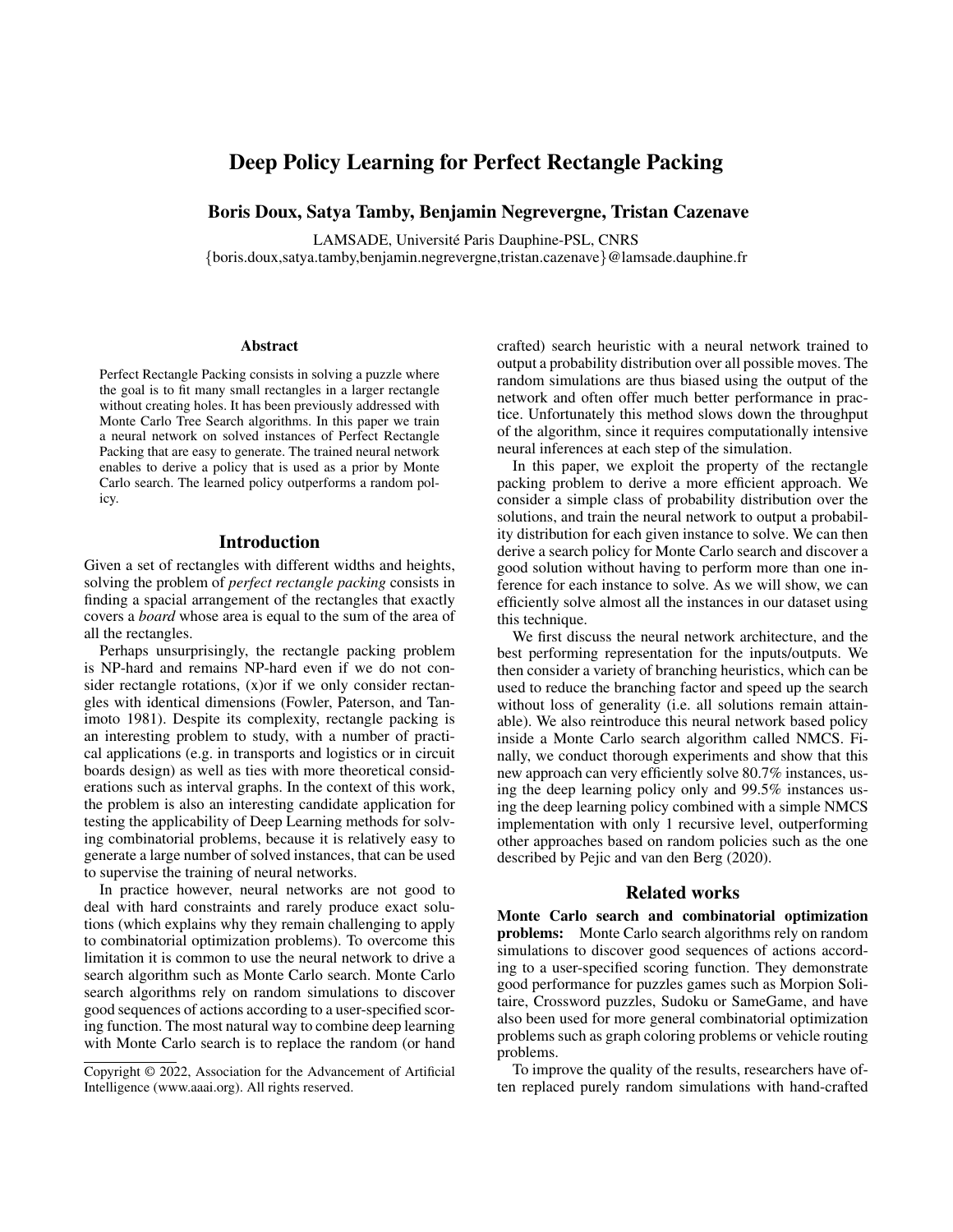search heuristics, designed specifically for the problem at hand. However, building such heuristic is time-consuming and requires expert knowledge which often is difficult to encode in the search heuristic. To overcome this limitation and facilitate the adaptation of Monte Carlo search to new problems, several algorithms have replaced the hand-crafted heuristics with simple policies that are *learned* using data collected during the search (e.g. NRPA Rosin (2011)). The principle of NRPA is to adapt the playout policy so as to learn the best sequence of moves found so far at each level. NRPA has found new world records in Morpion Solitaire and crosswords puzzles (Rosin 2011). Other applications deal with Logistics (Cazenave et al. 2020), Graph Coloring (Cazenave, Negrevergne, and Sikora 2020) and RNA Design (Cazenave and Fournier 2020).

The approach discussed in this paper is based on Nested Monte Carlo Search (NMCS) (Cazenave 2009). NMCS biases its playouts using lower level playouts. At level zero NMCS adopts a uniform random playout policy. Note that the base NMCS algorithm does not rely on policy learning (which makes it a better candidate than NRPA for our approach) yet it works well for puzzles and optimization problems. Online learning of playout strategies combined with NMCS has given good results on optimization problems (Rimmel, Teytaud, and Cazenave 2011). Other applications of NMCS include Single Player General Game Playing (Mehat and Cazenave 2010), Cooperative Pathfinding ´ (Bouzy 2013), Software testing (Poulding and Feldt 2014), heuristic Model-Checking (Poulding and Feldt 2015), the Pancake problem (Bouzy 2016), Games (Cazenave et al. 2016) and the RNA inverse folding problem (Portela 2018).

Monte Carlo Tree Search has been successfully combined with deep learning in the Alpha Zero program (Silver et al. 2018). The combination has reached superhuman level in many games including the game of Go. The approach we present also combines Monte Carlo search and deep learning. However the combination we use is quite different. We use NMCS instead of PUCT, we address a single player game and we train on perfectly solved instances that are easy to generate. Moreover the policy is determined with only one inference before using NMCS biased with this policy. The policy is generated once for all states and not for every state as in Alpha Zero.

Rectangle Packing Rectangle Packing is a well known computational geometry problem and exact approaches have been proposed. For instance, Korf, Moffitt, and Pollack (2010) propose a constraint satisfaction formulation, Simonis and O'Sullivan (2008) use a constraint programming solver (Prolog) and propose some search rules, Huang and Chen (2007) classify different kinds of empty region in order to construct an heuristic. More recently, Pejic and van den Berg (2020) have proposed an approach relying on a Monte Carlo search algorithm and introduce simple search heuristics for the problem.

# Perfect rectangle packing

In its most general formulation, rectangle packing consists in placing a maximum number of rectangles on a polyhedral board (without overlapping), allowing arbitrary rectangle rotations. The *perfect* rectangle packing problem is a variant that assumes that every instance admits a solution involving no empty space and all the rectangles.

In this paper, we only consider a more specific setting where the board has a square shape, and where only  $\frac{\pi}{2}$  rad rotation are allowed. We also assume that all rectangles positions are integral. As mentioned earlier, this problem remains NP-hard, even if rotating the rectangles is not allowed.

### Random simulations for Rectangle Packing

Random simulations are the core principle underlying the approach we describe in this paper, and underlying the Monte Carlo search algorithms in general. In this section, we introduce the required formalism and describe how to perform random simulations for the Rectangle Packing problem.

Board state and reward: In the context of the perfect rectangle packing problem, a state is a representation of the board together with a valid position for some, or all, the rectangles that have been placed on the board. We call  $S$  the set of all possible board states. A state is terminal iff all the rectangles have been placed on the board, or if no new rectangle can be placed. We call  $T \subseteq S$  the set of all terminal states. Each terminal state  $t \in T$  has a real valued reward denoted  $reward(t)$ , corresponding to the number of rectangles that have been placed at t.

Legal moves and branching strategy In each state,  $s \in$ S, the search algorithm can perform a set of legal moves (or actions) denoted  $M_s$ . Each move consists in placing one additional rectangle at a given position on the board. We denote  $M$  the set of all possible moves across all states, i.e.  $\mathcal{M} = \bigcup_{s \in S} M_s.$ 

The exact set of legal action  $M_s$  for a given state s depends on the branching strategy that is used. For example, a first naive branching strategy consists in considering every valid rectangle position as a valid move. Using a different branching strategy such as *top left* (see section Experiments), a move is only legal if the rectangle is placed at the upper left most position on the board. Note that a good branching strategy can reduce the number of legal moves at each state, without removing possible solutions (however, they can also make the training of the policy model more challenging and can induce an important computational overhead).

**Sequence of moves:** Given a sequence of moves  $X =$  $\langle m_1, \ldots, m_t \rangle$ , where each  $m_i$  is a possible move in M, we denote  $state_s(X)$  the state reached after playing each move in  $X$  starting in from the initial state  $s$  ( $s$  is omitted when it is clear from context). We also note  $state_s(X, k)$ , the state reached after playing only the first  $k$  moves in  $X$ . Note that the sequence is only legal, if each move  $m_i \in X$ belongs to the set of legal moves in the corresponding state, i.e.  $\forall i \in 1 \ldots t, m_i \in M_{state(X, i-1)}$ .

Stochastic policies: A policy is a probability distribution  $p$  over a set of moves  $M$  that is conditioned on the current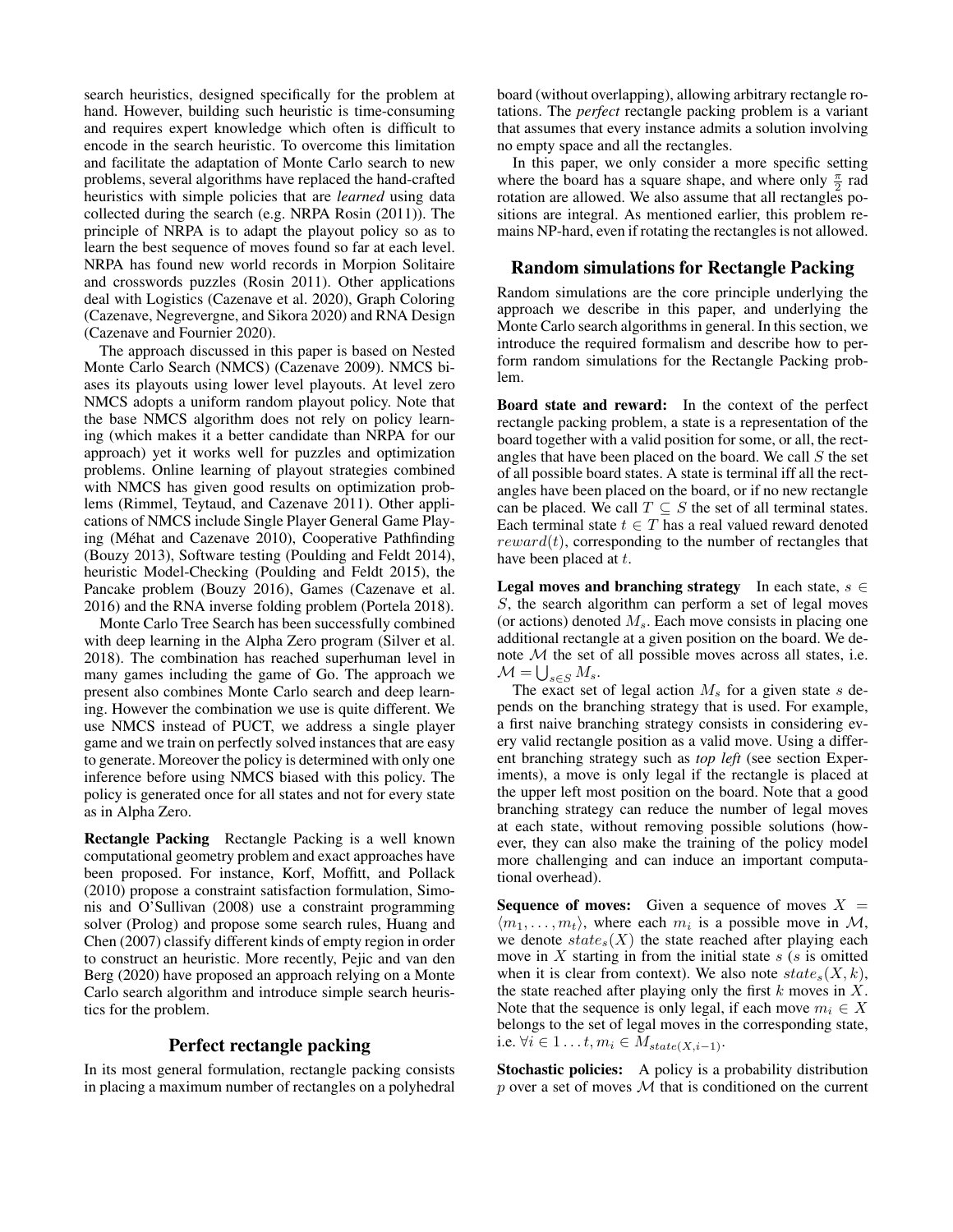game state  $s \in S$ . For example, we often consider the uniform policy  $p_0$ , which assigns equal probability to all the moves that are legal in state s. I.e.  $p_0(m|s) = \frac{1}{|M_s|}$ .

In this paper, we also consider policies probability distributions  $p_W$  which are parameterized with a set of weights W. There is one real valued weight for each possible move, i.e.  $W = w_{m_1}, \dots, w_{m_{|\mathcal{M}|}}$ , and the probability  $p_W(m|s)$  is defined as follows:

$$
p_W(m|s) = \frac{e^{w_m}}{\sum_{p \in M_s} e^{w_p}}
$$

Random simulations (a.k.a. playouts) Given an initial state s and a policy p (e.g. the uniform policy  $p_0$ ), a random playout  $X$  is a sequence of moves drawn from the policy until a terminal state in reached using Algorithm 1.

| Algorithm 1: The playout algorithm                     |
|--------------------------------------------------------|
| playout (s: state, $p$ : policy)                       |
| $X \leftarrow \Pi$                                     |
| while $s$ is not terminal do                           |
| choose a move $m \sim p$                               |
| $X \leftarrow X \cup \{m\}$                            |
| $s \leftarrow state(s+m)$                              |
| end while                                              |
| <b>return</b> ( <i>reward</i> ( <i>X</i> ), <i>X</i> ) |
|                                                        |

# Solving perfect rectangle packing using random simulations and deep learning

In this section, we demonstrate how to learn a model that can then be use to solve the perfect rectangle packing problem using simulations. We first train a model that can be used to predict rectangles boundaries on the board, then we show how to place rectangles on the board using the output of the network.

### Input and output representation

Each rectangle to be placed on a board  $B$  is described using a tuple of two natural numbers  $R_w$  and  $R_h$  representing respectively the width and the height of the rectangle. Therefore, an input instance with  $n$  rectangles is characterized by a set  $\mathcal{R} = \{(R_w^i, R_h^i), i \in \{1, \dots, n\}\}\.$  From  $\mathcal{R}$ , we build an input vector  $x \in \mathbb{R}^{2n}$  such  $x_{2i}$  is the width of the  $i^{th}$ rectangle and  $x_{2i+1}$  is the height of the  $i^{th}$  rectangle (the rectangles are sorted according to their areas to ensure that each permutation of the rectangles in  $R$  has the same corresponding vector  $x$ ).

We then train a neural network to map each input vector  $x$  to two matrices  $H$  and  $V$  representing the horizontal and the vertical boundaries of the rectangles on the board. More formally  $H_{i,j} = 1$  if and only if there is a boundary between the tiles  $B_{i-1,j}$  and  $B_{i,j}$  and  $V_{i,j} = 1$  iff there is a boundary between  $B_{i,j-1}$  and  $B_{i,j}$  (as illustrated in Figure 2).

The neural network is then trained using a large number of supervised examples using binary cross entropy as a loss function.

$$
\begin{array}{l} loss(H,V,H^*,V^*) = \\ \sum_{k=B_w}^{k=B_w} \frac{H^*_{k,\ell}log(H_{k,\ell})+(1-H^*_{k,\ell})log(1-H_{k,\ell})}{B_wB_h} + \\ \sum_{k=1}^{L=1} \frac{E_w}{B_w} \frac{V^*_{k,\ell}log(V_{k,\ell})+(1-V^*_{k,\ell})log(1-V_{k,\ell})}{B_wB_h} \end{array}
$$

Figure 1 presents the prediction of the network compared to the ground truth. To ease the reading, we merged both H and V matrices to produce an image depicting the boundaries of the solution. We can observe that the network has captured the linearity of the boundaries as well as the symmetrical aspect of the problem.

#### Scoring rectangle positions on the board

Given that coefficients in  $H$  and  $V$  each represent a probability of observing a rectangle boundary at the corresponding position on the board, there may not be a unique way of placing the rectangles. To place the rectangles on the board, we need a scoring function that scores different placements based on the probability in  $H$  and  $V$ . The scoring function should be maximal when all the rectangle edges perfectly match the boundaries on the board. In this paper, we consider two possible scoring functions called *boundary only* and *boundary-interior*.

Boundary only: This first scoring function consists in the summing the coefficient in  $H$  and  $V$  when the corresponding position on the board is covered by a rectangle edge. For a rectangle R, we have:

$$
s_B(R) = \sum_{\substack{k=i \ k \neq j}}^{i+R_h} V_{k,j} + \sum_{\substack{k=i \ k \neq i}}^{i+R_h} V_{k,j+R_w} + \sum_{\substack{j+k_w \ k \neq j}}^{i+R_w} H_{i,k} + \sum_{\substack{k=j \ k \neq j}}^{i+R_w} H_{i+R_h,k}
$$

This score prioritizes the widest rectangles since their frontier is larger.

Boundary-Interior: This score also takes into consideration the interior of the rectangle, which is defined by:

$$
s_I(R) = \sum_{\substack{k=i \\ i+R_w-1 \\ k \ge i+1}}^{i+R_w-1} \sum_{\substack{\ell=j+1 \\ \ell \ge j}}^{j+R_h-1} V_{k,\ell} + \sum_{\substack{k=i+1 \\ \ell \ge j}}^{j+R_h-1} H_{k,\ell}
$$

Therefore, the final score is:

$$
s_{BI}(R) = s_B(R) - s_I(R)
$$

Observe that this score favours smallest rectangles. Indeed, since large rectangles have by definition a largest interior, their score can be penalized by non zero outputs.

#### Branching strategies

It is not always desirable to consider all the possible moves at each stage of the simulation, as it can dramatically increase the branching factor (i.e. the number of legal moves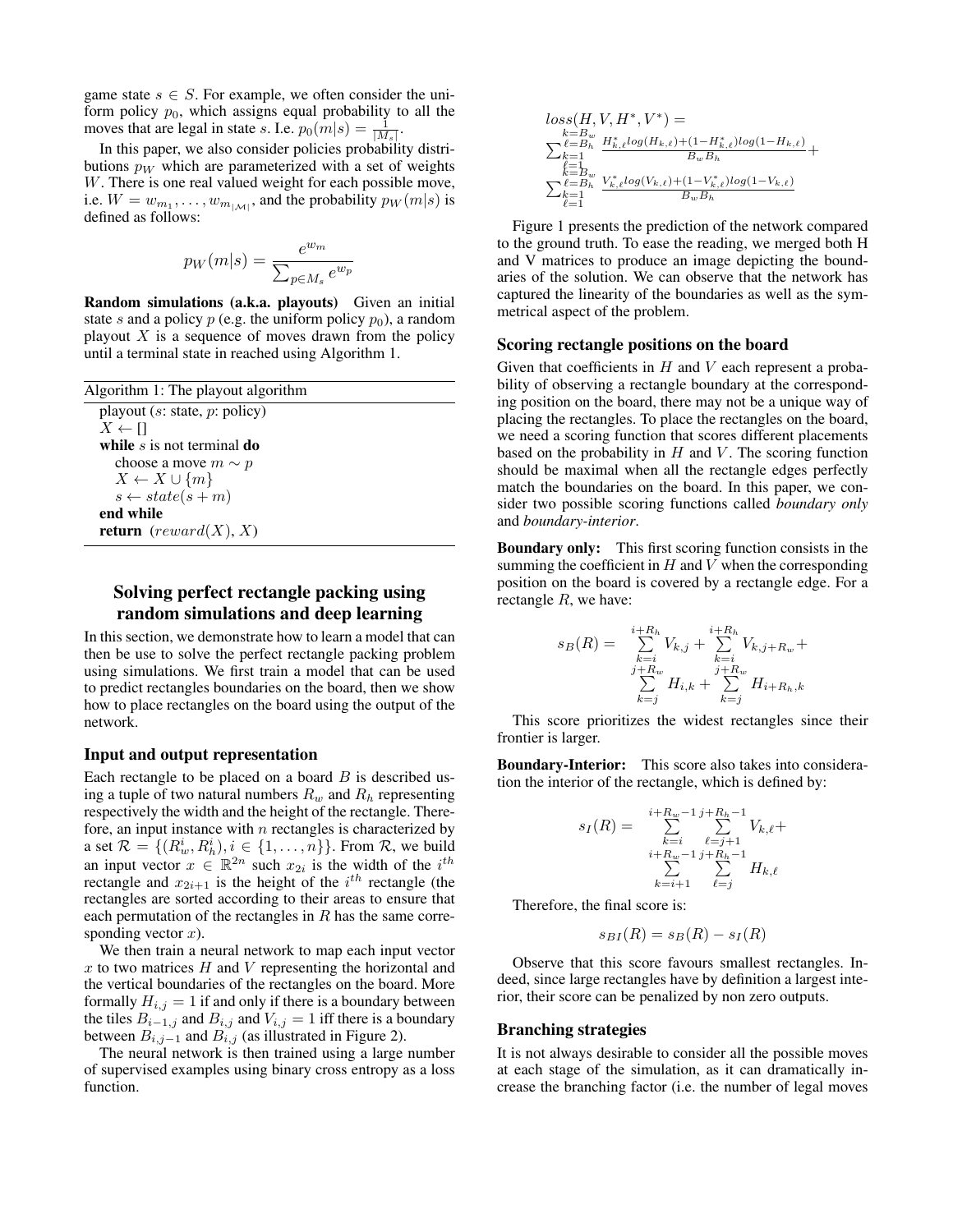

Figure 1: Left, Merged H and V net output Right, merged H and V from the ground truth.



Figure 2: Top, an example of 3 rectangles perfectly packed on a 5x5 board. Bottom, corresponding  $H$  and  $V$  matrices representing rectangles frontiers.

at each step), impede the learning process and slow down the simulations.

However branching heuristics can also induce an important computational overhead to compute the set of legal moves and thus there is a trade-off between the extra computational cost induced by the branching heuristic and the benefit, from the learning perspective.

In this paper, we consider several heuristics in order to select which subset of the legal moves (i.e which remaining rectangles and which positions) will be selected at a given iteration.

*Most constrained first*. The first heuristic consists in trying to place the most constrained rectangle, i.e. the rectangle having the largest area. Ties are broken randomly. This heuristic relies on the idea that placing the largest rectangles first will drastically reduce the legal positions for the smaller ones, and so reduce the depth of the search tree.

*Touching Edge first*. A second heuristic consists in prioritizing positions adjacent to an edge of the board. It relies on the assumption that placing rectangles in the middle of the board have more chance to lead to an infeasible solution.

*Top left* Chazelle (1983). The last heuristic relies on the knowledge that the totality of the board will be covered (there will be no empty space). Thus, at each iteration, we consider every rectangles that can be placed on the free point that is the uppermost left. This allows to significantly reduce the number of available choices at each iteration.

### Computing the policy

Given the current state, we compute all legal moves from the current branching strategy then from the score obtained by the current scoring function, we build a probability distribution using the softmax function.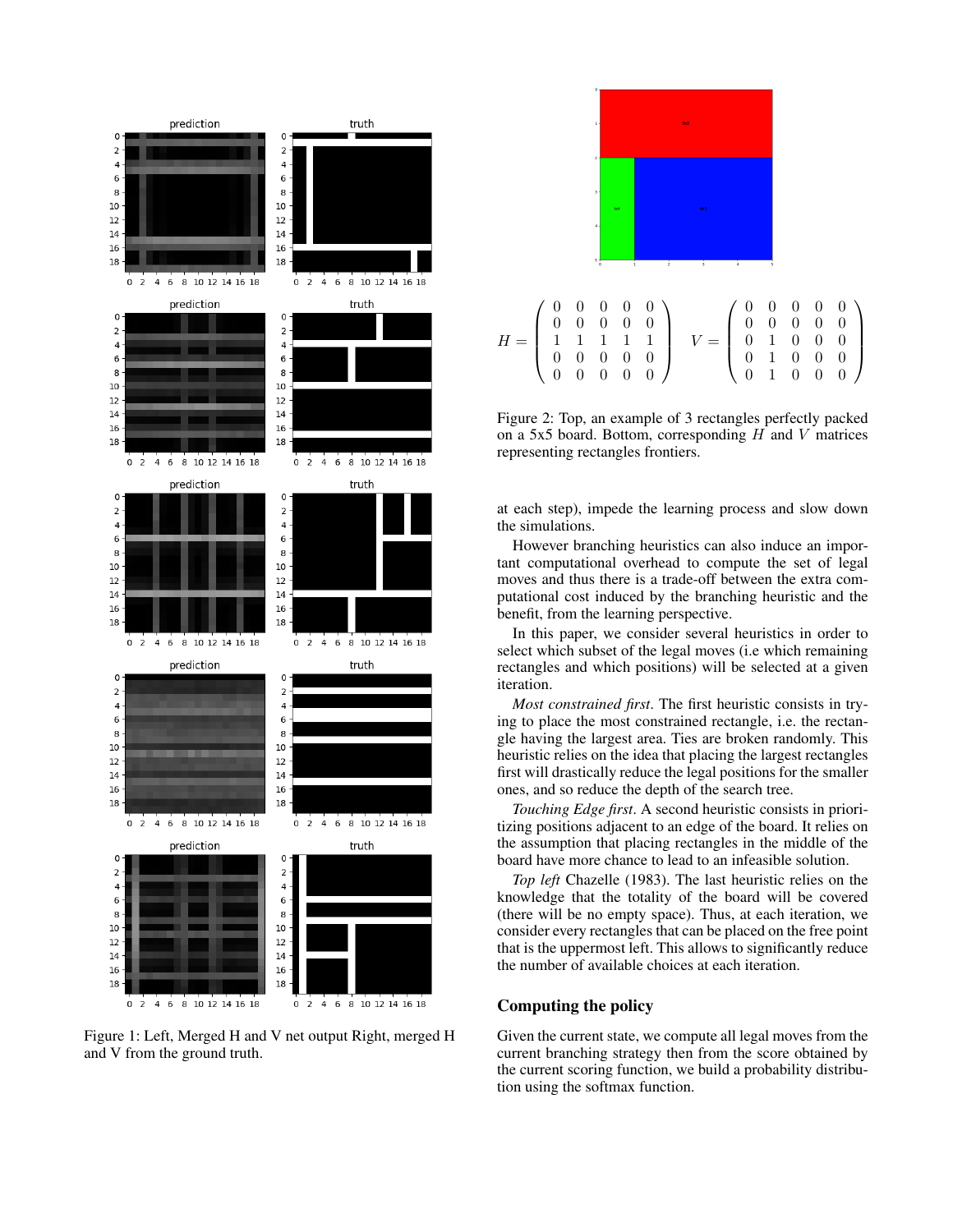|            | AM   | <b>MCF</b> | TEF  | $MCF + TEF$ | TL   |
|------------|------|------------|------|-------------|------|
| 1 trial    |      |            |      |             |      |
| Uniform    | 4.54 | 4.47       | 4.69 | 4.59        | 4.33 |
| Policy BI  | 5.03 | 5.43       | 5.05 | 5.48        | 5.42 |
| Policy B   | 5.04 | 5.45       | 5.07 | 5.48        | 5.75 |
|            |      |            |      |             |      |
| 2 trials   |      |            |      |             |      |
| Uniform    | 4.75 | 4.73       | 4.86 | 4.85        | 4.8  |
| Policy BI  | 5.19 | 5.56       | 5.23 | 5.67        | 5.58 |
| Policy B   | 5.18 | 5.58       | 5.21 | 5.64        | 5.84 |
|            |      |            |      |             |      |
| 5 trials   |      |            |      |             |      |
| Uniform    | 4.94 | 5.02       | 4.99 | 5.12        | 5.32 |
| Policy BI  | 5.45 | 5.77       | 5.46 | 5.77        | 5.73 |
| Policy B   | 5.42 | 5.77       | 5.45 | 5.79        | 5.89 |
|            |      |            |      |             |      |
| 10 trials  |      |            |      |             |      |
| Uniform    | 4.98 | 5.17       | 5.03 | 5.3         | 5.61 |
| Policy BI  | 5.61 | 5.83       | 5.65 | 5.83        | 5.83 |
| Policy B   | 5.62 | 5.82       | 5.68 | 5.81        | 5.91 |
|            |      |            |      |             |      |
| 100 trials |      |            |      |             |      |
| Uniform    | 5.10 | 5.66       | 5.22 | 5.81        | 5.99 |
| Policy BI  | 5.97 | 5.93       | 5.97 | 5.91        | 5.93 |
| Policy B   | 5.99 | 5.89       | 5.99 | 5.89        | 5.97 |
|            |      |            |      |             |      |

Table 1: Average number of positioned rectangle over 1000 random instances using different Monte Carlo search

# Preliminary results

Instance generation In our experiments, we focus on *guillotineable instances*. Starting with a single rectangle covering the whole board, the generator iteratively selects a random rectangle and cuts it in two, from one edge to the opposite edge. Observe that it is not possible to generate every perfect rectangle packing instances with this method, as mentioned in Pejic and van den Berg (2020).

Supervised learning We trained a residual fullyconnected neural network of 20 layers of 2000 neurons each on a dataset containing a sample of 100 000 examples. We used the *ADAM* gradient descent to optimize the binary cross entropy between the ground truth and the prediction of our network.

Experiments We present in this section some preliminaries results on packing 6 rectangles on a  $20 \times 20$  board

We compare the efficiency of the combinations of heuristics and scores presented above to guide rollouts. Each rollout takes 0.0085 seconds. The columns represent which subset of the legal moves is considered at each iteration, while the lines represent how the distribution of the legal moves is biased. In each situation, we take the best solution out of 1, 2, 5, 10 and 100 rollouts, referred to as trials. Column *AM* (*All Moves*) contains the whole set of legal moves, *MCF* (*Most Constrained First*) only considers the largest rectangle, *TEF* (*Touching Edge First*) prioritizes positions adjacent to at least an edge of the board and *TL* (*Top left*) only considers the uppermost left empty position on the board.

|            | AM    | <b>MCF</b> | TEF   | MCF+TEF | TL    |
|------------|-------|------------|-------|---------|-------|
| 1 trial    |       |            |       |         |       |
| Uniform    | 0     | 0.039      | 0.002 | 0.078   | 0.124 |
| Policy BI  | 0.117 | 0.525      | 0.122 | 0.574   | 0.626 |
| Policy B   | 0.120 | 0.536      | 0.150 | 0.581   | 0.807 |
|            |       |            |       |         |       |
| 2 trials   |       |            |       |         |       |
| Uniform    | 0.002 | 0.079      | 0.006 | 0.120   | 0.197 |
| Policy BI  | 0.197 | 0.648      | 0.237 | 0.711   | 0.702 |
| Policy B   | 0.191 | 0.641      | 0.221 | 0.691   | 0.872 |
|            |       |            |       |         |       |
| 5 trials   |       |            |       |         |       |
| Uniform    | 0.006 | 0.159      | 0.018 | 0.219   | 0.425 |
| Policy BI  | 0.451 | 0.791      | 0.458 | 0.796   | 0.806 |
| Policy B   | 0.421 | 0.795      | 0.495 | 0.809   | 0.911 |
|            |       |            |       |         |       |
| 10 trials  |       |            |       |         |       |
| Uniform    | 0.006 | 0.236      | 0.034 | 0.346   | 0.616 |
| Policy BI  | 0.614 | 0.842      | 0.653 | 0.847   | 0.842 |
| Policy B   | 0.648 | 0.840      | 0.672 | 0.841   | 0.926 |
|            |       |            |       |         |       |
| 100 trials |       |            |       |         |       |
| Uniform    | 0.103 | 0.663      | 0.224 | 0.809   | 0.991 |
| Policy BI  | 0.986 | 0.932      | 0.986 | 0.912   | 0.929 |
| Policy B   | 0.994 | 0.899      | 0.996 | 0.900   | 0.970 |

Table 2: Ratio of instances optimally solved using different Monte Carlo search

Table 1 and 2 respectively represent the average number of placed rectangles and the ratio of solved instances according to these rollouts, on 1000 problems.

We first observe that the *All Moves* heuristic struggles to solve instances using an uniform policy. This shows that the problem cannot be trivially solved without additional effort. A natural approach consists in increasing the number of rollouts (which is computationally more costly) but the evolution of the performance over the trials shows that increasing the search for the uniform policy is not enough to solve many instances. However, using the two policies deduced from the output of the neural network seems to significantly improve the average score and the number of problems that are solved.

A simple heuristic in order to reduce the number of legal moves available at each step is to act greedily with respect of rectangles area size. The *MCF* heuristic helps the uniform policy to solve a couple of problems but is still struggling. However, it does produce a huge improvement for policies. Regarding trials evolution, the computational effort added helps each policy but the leanrt policies even more by achieving more than 90% of problems solved.

Because placing a rectangle in the middle of the board may lead to an unsolvable instance , *TEF* forces policies to place rectangles near the edges. It helps the uniform policy to solve some problems and more across different trials but no improvement are visible for the learnt policies relatively to policies with *AM*. The relatively low number of rectangles may affect the quality of this heuristic because there is a high number of possible positions for the different rectangles which are touching an edge of the board. So only few bad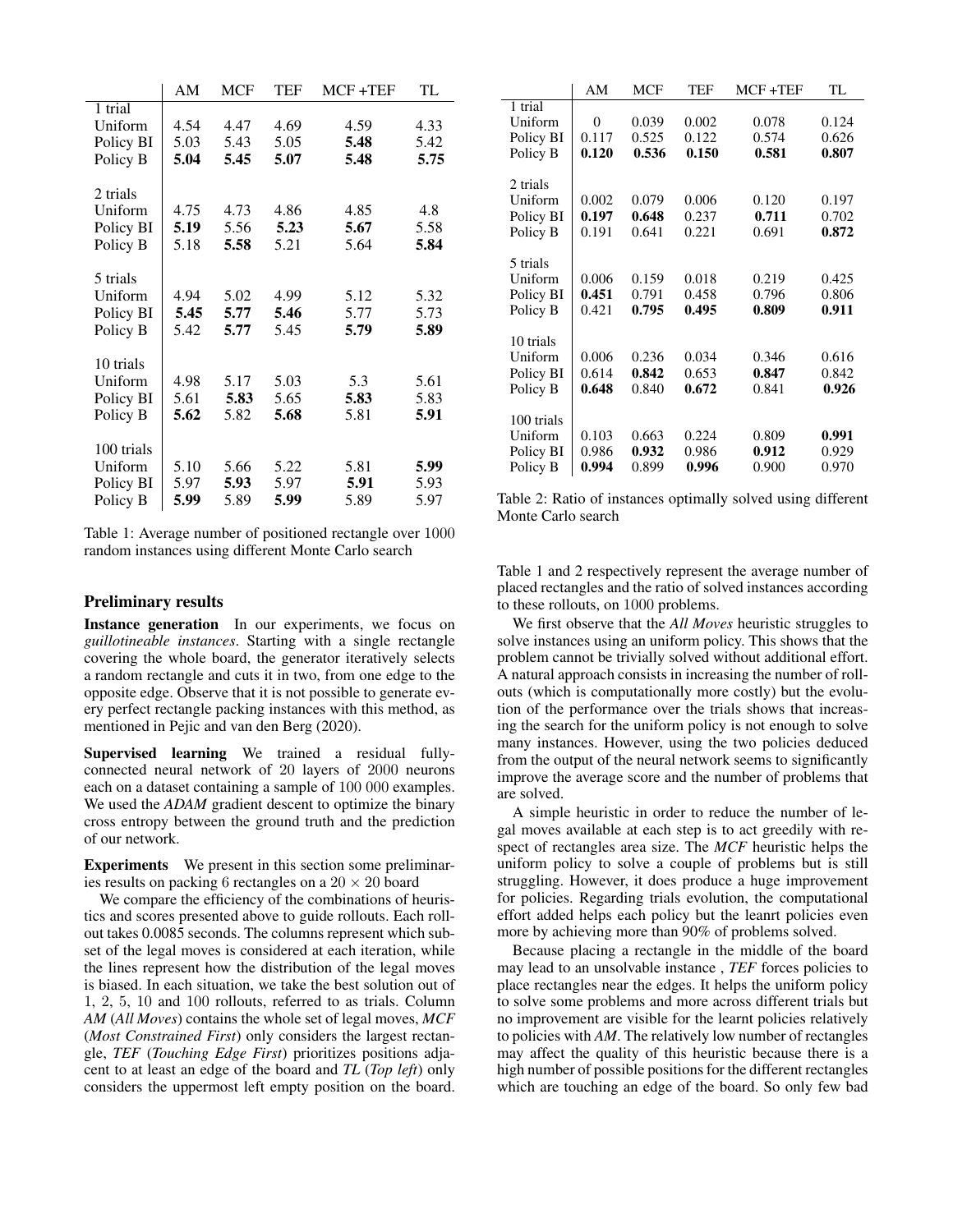positions are pruned from the possibilities.

Combining *MCF* and *TEF* produce even better results for the policies. But as the number of trials grows, the benefit for the learnt policies is lesser than the benefit for the uniform policy which achieves the best score so far while staying weaker than the learnt policies.

Finally, *TL* helps policies the most. Policy B produces the best result so far with a single trial by solving 80% of the problems. With more search, every policies ended up solving almost all the instances. *TL* heuristics is reducing the most the number of possible moves: at each step, only one position is considered for each rectangle. From this experiment we can also notice that there is a difference between B score and BI score. Only this heuristic shows the penalty induced by BI score to bigger rectangles. BI score leads to a lesser discriminating policy than the one built from B score because of the very few number of possibilities at each step.

# Combining the policy with NMCS

To further improve the quality of the solutions, we combine random simulations with *Nested Monte Carlo Search* (NMCS). NMCS improves on random search by running recursive (a.k.a. nested) simulations combined with a tree search.

At the lowest recursive level, moves are simply sampled using a stochastic policy. At the recursive level above, the move with the best estimated score is selected. The score of each possible move is estimated using playouts based on moves sampled from the policy of the level below. (See Algorithm 2.)

Nesting simulations greatly improves the quality of the solutions discovered, however it is generally impossible to run NMCS with more than 5 or 6 levels of recursion, due to the prohibitive cost of the recursive simulations.

NMCS can easily profit from deep learning by sampling moves at the lowest level from policies based on a deep neural network such as the ones we have presented in the previous sections. Doux, Negrevergne, and Cazenave (2021) have shown that replacing the stochastic policy at the lowest level with a deep neural network based policy can be used to obtain scores that are comparable to NMCS with 3 level of recursions using only one level of recursion.

### Experiments

In this section, we use NMCS with only one level of recursion combined with the neural network based policy to solve 1000 instances of perfect rectangle packing. The instances involve 6 rectangles to be placed on a  $20 \times 20$  board. Table 4 and 5 present the average number of rectangles placed, and the ratio of solved instances respectively. We also present the average time for each branching heuristic in Table 3.

In the tables, *NMCS* refers to NMCS with uniform random rollouts, *NMCS BI* and *NMCS B* refers to NMCS with rollouts driven by the branching strategies BI and B respectively.

First, we can observe that even though TL remains the most efficient branching strategy, the other branching strategies also perform well, thus using NMCS reduce the importance of choosing the correct branching strategy. If we look

#### Algorithm 2: The NMCS algorithm.

```
NMCS (current-state, policy, level)
if level = 0 then
  return playout (current-state, policy)
else
  best-reward \leftarrow -\inftywhile current-state is not terminal do
     for each move in M_{current-state} do
        next-state \leftarrow state(current-state + move)(reward, seq) \leftarrowNMCS (next-state, policy, level - 1)
        if reward > best-reward then
          next-best-state \leftarrow next-statebest-reward \leftarrow rewardbest\text{-}sequence \leftarrow seqend if
     end for
     move \leftarrow move \space of \space best\text{-}sequencenext-state \leftarrow state(current-state + move)end while
  return (best-reward, best-sequence)
end if
```

|  |  | AM MCF TEF MCF +TEF TL        |  |
|--|--|-------------------------------|--|
|  |  | NMCS 4.54 0.52 1.36 0.41 0.17 |  |

Table 3: Mean time (second) spent for 1 trial by NMCS over 1000 examples

at the times from Table 3, we can also observe an important discrepancy between the branching strategies: even if MCF and TL are almost as good TF is three times faster and thus should be preferred. Finally, we can also see that the best configuration is able to solve 99.5% of the problems.

### Conclusion and further works

We show that the geometrical aspects of the *Perfect Rectangle Packing problem* can be exploited to efficiently supervise the training of a neural network. Even if its output is imperfect, we can significantly improve the quality of Monte Carlo search algorithms by taking the knowledge extracted by the network into consideration.

Beyond solving more complicated instances using this approach, some interesting improvements could consists in studying how a neural network can handle problems with various problem sizes. First, the number of rectangles can fluctuate across the instances, but also the size of the board can vary and finally, both of theses parameters can change.

|                         | $\mathsf{A}$ M |                    |      | MCF TEF MCF+TEF | TL.  |
|-------------------------|----------------|--------------------|------|-----------------|------|
| <b>NMCS</b>             |                | $1,5.38$ 5.83 5.45 |      | 5.86            | 5.82 |
| NMCS BI   5.88 5.97     |                |                    | 5.87 | 5.96            | 5.99 |
| NMCS B   5.88 5.96 5.89 |                |                    |      | 5.96            | 5.99 |

Table 4: Average number of positioned rectangle over 1000 random instances using NMCS